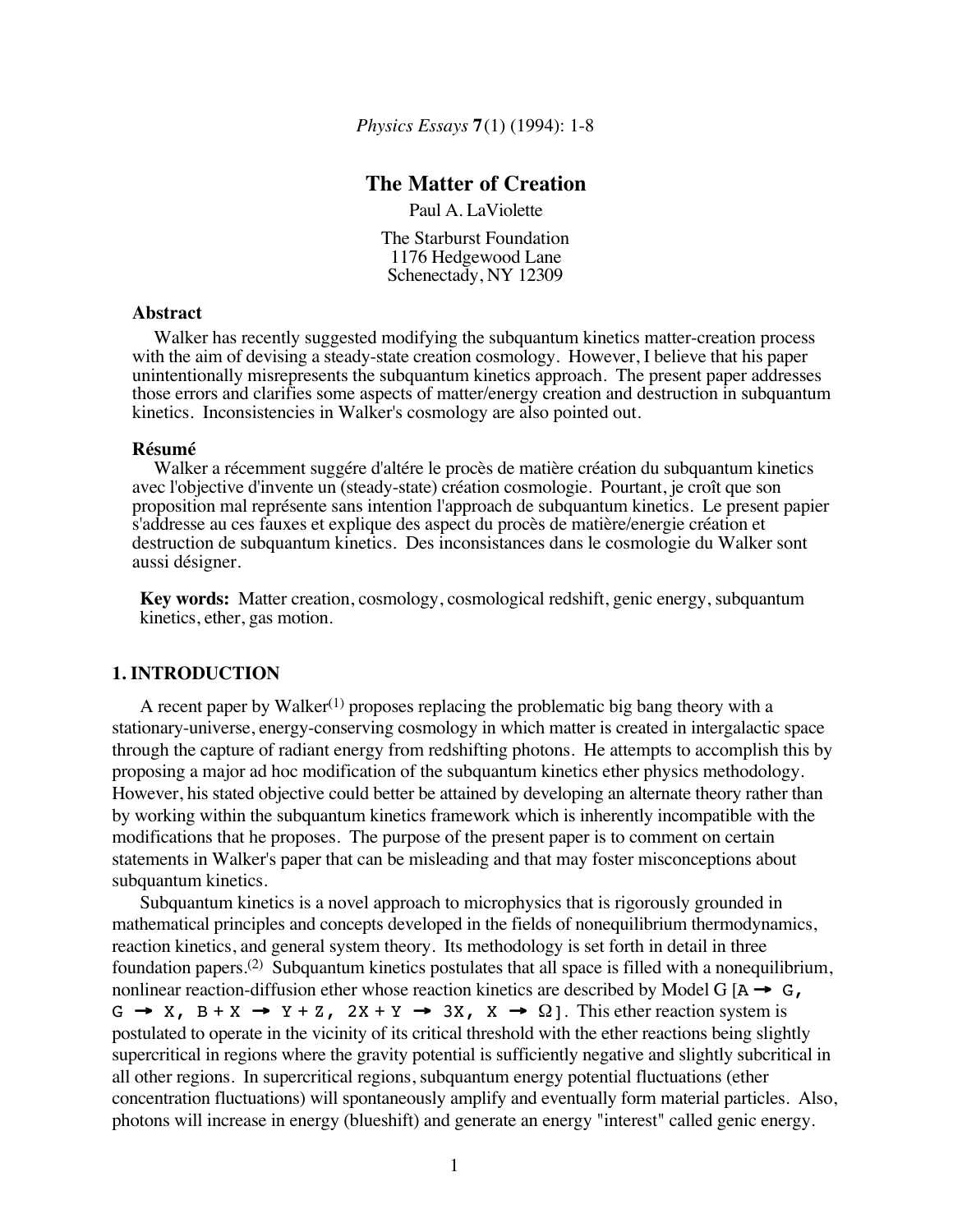Observational evidence suggests that such an entropy-decreasing photon process may be responsible for generating much of the energy that celestial bodies radiate.<sup>(3)</sup> In intergalactic regions where the ether reactions are subcritical (gravity potential is above the critical threshold), photons will diminish in energy and become redshifted. It has been proposed that this could account for the observed cosmological redshift phenomenon.<sup>(4)</sup> Other tired-light mechanisms, such as the mechanism proposed by Marmet, might also make some contribution to the cosmological redshift. $(5, 6)$ 

Let us begin by examining how Walker proposes to modify the subquantum kinetics matter creation mechanism. Walker begins by accepting subquantum kinetics as a starting point for his cosmology, stating:(1)

"...let all space be occupied by a dynamic ether, which is reactive and diffusive at subquantum levels, and accept LaViolette's concept that early in this environment there will be a continual building up of subquantum energy concentrations in some localities in the ether, while in neighboring localities similar energy concentrations will be dissipating. Accept, further, that in very rare instances such energy concentrations may build into a formative subatomic particle."

He then proposes to modify subquantum kinetics by adding an ad hoc matter creation mechanism as follows: $(1)$ 

Now, suppose that such a short-lived formative particle is immediately bombarded from various directions by energy waves emanating from stars and galaxies, further energizing the formative particle and building it to successively higher quantum energy levels until a proton or electron eventually results."

In addition, he proposes that energy conserving interactions between starlight photons and mature subatomic particles also promote the creation of matter, an idea also suggested by Marmet. Thus he suggests supplementing the subquantum kinetics matter-creation process with mattercreation mechanisms that are energized by intergalactic photons rather than depending on the ordercreating tendencies of the subquantum reaction-diffusion ether. Further on, he suggests that these photon interaction mechanisms constitute the dominant processes for current matter formation and that the parthenogenic (virgin birth) creation mechanism of subquantum kinetics instead functions at a negligibly low level. Through this energy recycling mechanism, he attempts to modify subquantum kinetics so that the matter/energy content of its evolved physical universe is conserved and such that the overall entropy of that physical universe remains constant.

Walker was impelled to add this energy recycling mechanism in order to correct what he perceived to be a shortcoming of subquantum kinetics, for in Section 2.2 of his paper, he asks where would the energy come from to fuel the subquantum kinetics matter creation process. He states: $(1)$ 

LaViolette's diffusive, reactive space medium, or ether, could provide the basic conditions that would allow for subatomic energy concentrations to evolve and later build by quantum steps, into atoms and larger states of matter, but where is the energy to fuel such an unlimited process of creation? ...where does the lost energy go as the energy waves are redshifted?

However, subquantum kinetics effectively embraces the issue of energy creation and destruction and, to imply instead that it doesn't, indicates that Walker may not have fully understood the subquantum kinetics approach. Let us take a closer look at this issue of energy creation and destruction.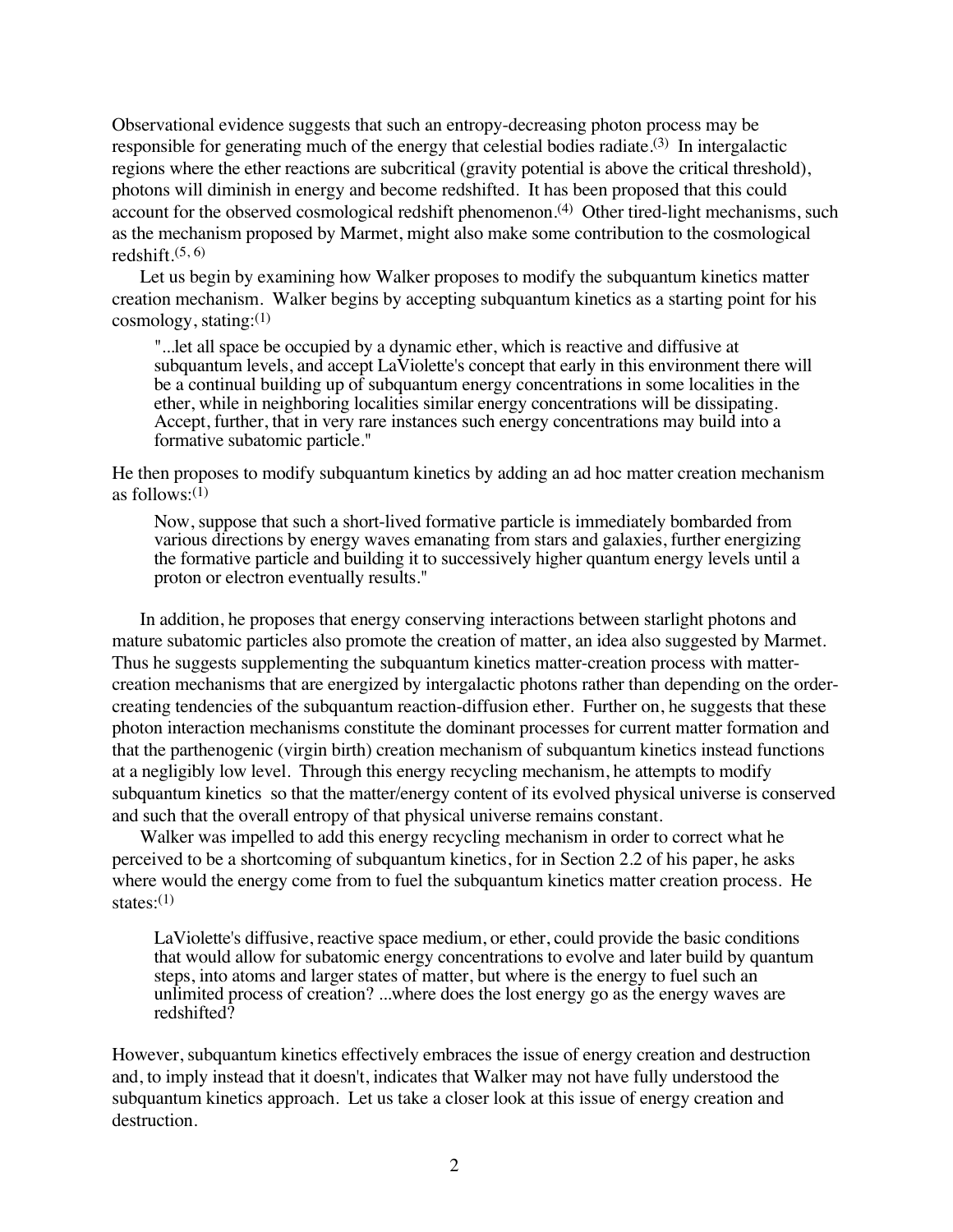### **2. THE CREATION AND DESTRUCTION OF ENERGY**

In the context of subquantum kinetics, it is inappropriate to ask where the "physical energy" comes from that goes into creating material particles and genic energy, for the ether reactiondiffusion processes postulated to take place at the subquantum level are not driven by physical energy as we know it. Although the subquantum ether reaction processes are responsible for giving rise to physical potential energy, manifesting at the quantum level in the form of material particles and energy waves, physical energy of this sort does not exist at the subquantum level.

This confusion of terms can be overcome if we instead talk about *entropy* since this more flexible concept can be applied equally well to the subquantum etheric realm and to the observable physical universe. In the case of matter creation, the question Walker seems to be asking is what causes the entropy of the amplifying subquantum fluctuations to spontaneously decrease? Put another way, what causes the physical order of ether fluctuations (or energy waves) to spontaneously increase. The Second Law of Thermodynamics requires that entropy should spontaneously increase in an isolated system, not decrease. So, would not the spontaneous creation of matter and genic energy in supercritical regions violate this Law? The answer is no, because subquantum kinetics conceives the universe to be an *open* system, not an isolated system. As E. Shroedinger and I. Prigogine have both pointed out, an open system, such as a biological organism, can spontaneously *decrease* its entropy provided that in doing so it induces a greater increase of entropy in its environment. In such a case, the entropy of the system plus its environment will increase over time, in accordance with the Second Law. Thus a phenomenon such as biological growth which appears to be thermodynamically impossible when considering processes occurring solely within the boundaries of the system is easily understood in a wider context when one also takes the environment into consideration.

As another example, imagine the emergence of chemical waves in a chemical reaction such as the B-Z reaction. The waves are an example of order (negative entropy change), but the reaction processes that generate them are continually dissipating energy, increasing the entropy of the chemical solution.

Now, let us consider the situation that subquantum kinetics proposes. Figure 1 portrays a simplified schematic of Model G where additional ether states have been added above A and B and below W and Z with the entire reaction sequence being ranked along dimension line (**T**). **T** may be visualized as a higher dimension defined at all points in space by this ether reaction sequence. The physical universe is formed at one place along this flux, by ethers G, X, and Y. Since etherons continuously transmute into and out of its three ether states, the physical universe would constitute an *open* system. As such, order is able to emerge within its domain (entropy can decrease within the dashed boundary), provided that the reaction processes that pass "through" the universe experience an even greater increase in entropy as they transform along **T**. Thus the mystery of matter creation disappears when we adopt a perspective that transcends the physical domain. By the same token, physical energy can be legitimately created or destroyed within the physical universe. In subquantum kinetics, the First "Law" is a laboratory engineering approximation, rather than an absolute law.

In subquantum kinetics, physical form is regarded as an epiphenomenon of the underlying ether. Whether energy enters the universe (enters into physical expression), persists unchanged, or disappears from the universe (disappears from physical expression) depends on whether the underlying reactions are supercritical, marginally critical or subcritical. In questioning the ultimate cause of matter/energy creation or destruction, it is best to withdraw to the subquantum level and instead pose the question: "where does the subquantum flux come from?" Or alternatively, "what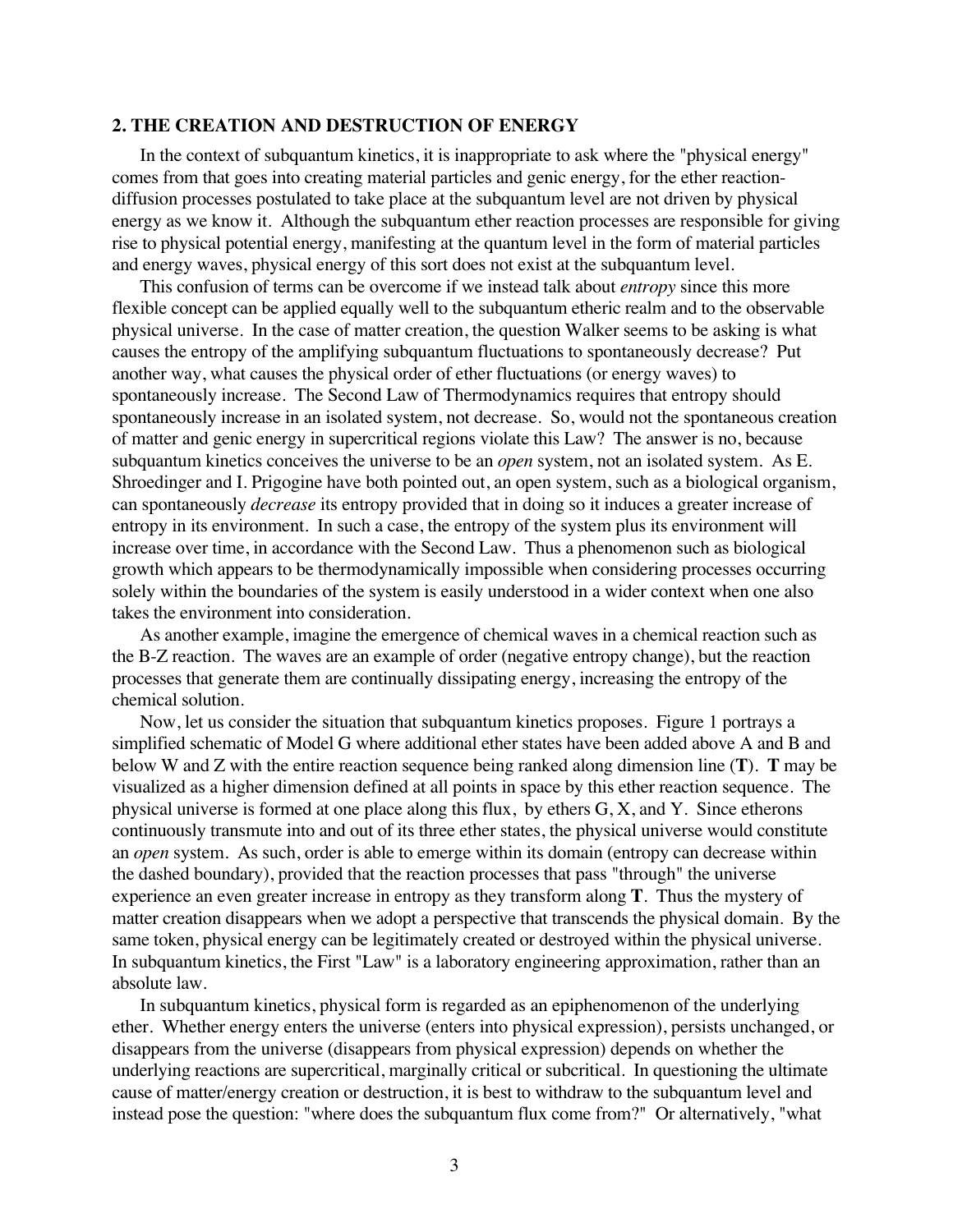

Figure 1. A suggested expansion of the Model G ether reaction scheme. The G, X, and Y ether substrates define the domain of the physical universe, conceived to function as an open system.

nonphysical gradient impels that subquantum flux?" However, from the standpoint of modeling physical processes, it is not crucial that this metaphysical question be immediately answered since subquantum kinetics takes the transmuting ether as the arbitrary starting point, the validity of a particular ether reaction system being judged according to how well it describes physical observation.

Walker seems to be proposing an energy-conserving cosmology, obedient to the First Law and marginally obedient to the Second Law in that the entropy of the universe is presumed either to remain constant or to increase at a minimal rate. Such a cosmology seems better suited to a universe that is conceived to function as an isolated system, rather than as an open system. But an isolated-system cosmology has the problem of being *unable to account for the ultimate origin of physical form*. The big bang theory suffers from the same dilemma. Walker attempts to recruit subquantum kinetics for the purpose of postulating an early creation phase. But in doing so, he introduces an *inconsistency*. For by using subquantum kinetics to account for the primordial origin of matter and energy, he relies specifically on the open-system negentropic qualities of its ether, the very same qualities that he then calls into question to justify switching over to his isolated-system energy-conserving cosmology. The simultaneous admission and denial of these negentropic aspects constitutes the essence of his logical contradiction.

Actually, Walker does not need to introduce an energy recycling modification to subquantum kinetics in order to accomplish his objective of a steady-state universe. For such a cosmology can be appropriately devised by working within the subquantum kinetics framework. That is, it is possible to imagine a universe in which matter and genic energy are created in supercritical regions at a rate that exactly balances the rate at which energy is destroyed in subcritical regions through cosmological redshifting (and possibly matter dematerialization). In such a universe the total amount of matter/energy would remain constant. It is also possible to imagine a situation in which our part of the universe, out to the present limits of observation, is experiencing net growth, but that conditions become increasingly subcritical much further out, such that matter/energy destruction gains the upper hand. Thus an overall constancy of physical entropy would be achieved by considering a sufficiently large spatial domain. We might accomplish the same thing by sufficiently expanding our time horizon. For example, a universe that tends towards the side of growth at the present time, at some future time, trillions of years hence, might tend towards dissolution. Such would be in keeping with the world cycle concepts of eastern mysticism.

## **3. MECHANICAL ETHERS AND INTERGALACTIC GAS MOTIONS**

Walker concludes that matter creation through photon energy recycling would occur mostly in intergalactic space and that the resulting newborn gas would become drawn into the centers of galaxies by becoming entrained in inward flowing vortical ether currents. He describes this ether as behaving as an incompressible mechanical fluid which, when in motion, is capable of imparting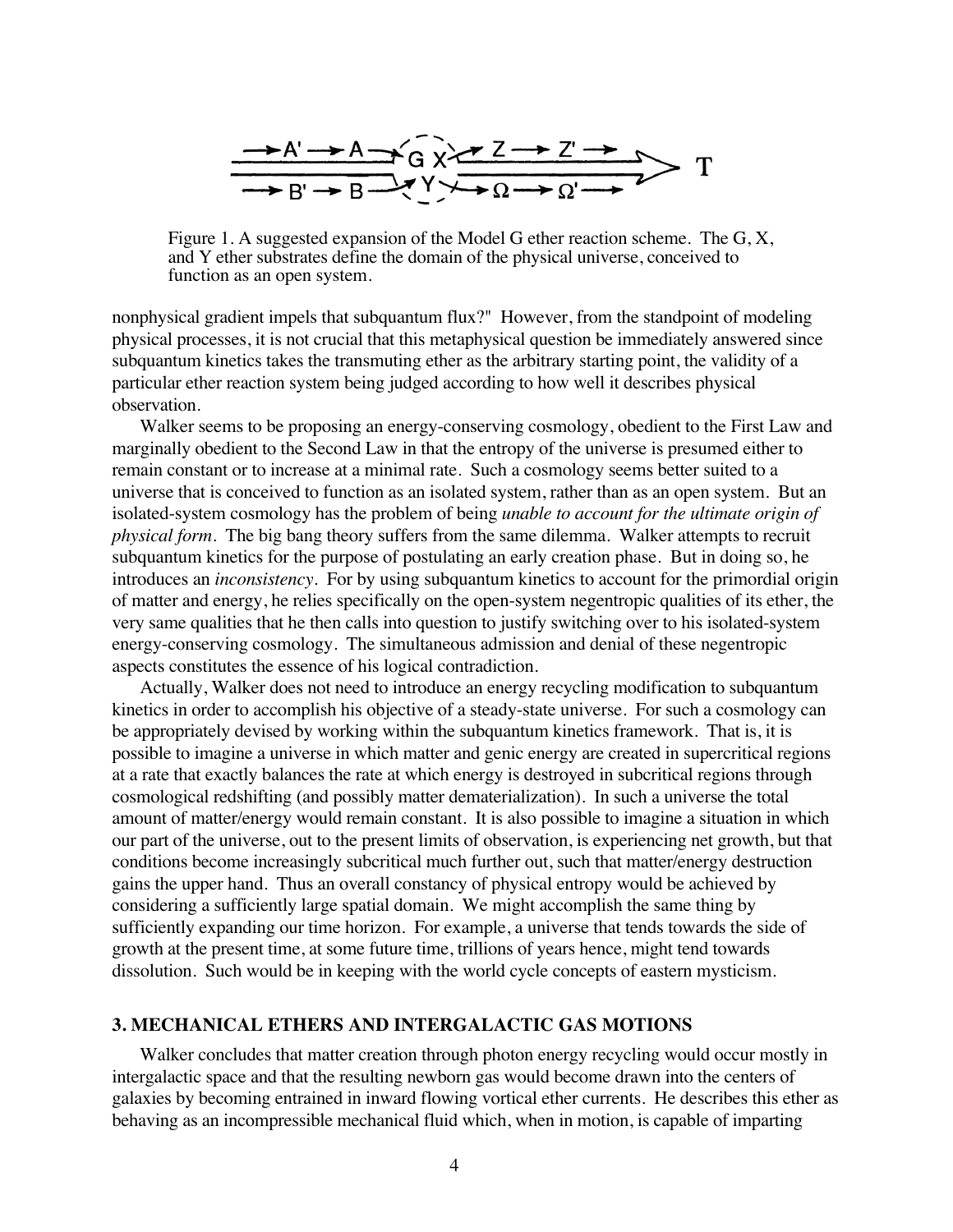momentum to atomic nuclei. He hypothesizes that, through such interactions, inward flowing ether currents would induce intergalactic gas to migrate towards galactic centers.

Walker's ether bears a greater resemblance to the mechanical ethers of the nineteenth century than it does to the reaction-diffusion ether proposed in subquantum kinetics, the latter being grounded instead in chemical reaction concepts. More specifically, the concept of an incompressible mechanical ether is incompatible with the reaction-diffusion ether concept since the subquantum kinetic ethers are able to vary their spatial concentrations and hence are "compressible."

Another difference is that the subquantum kinetics ether does not mechanically interact with matter or energy. Matter moves only in response to electric and gravitational fields, these being essentially *concentration gradients* (potential gradients) in the X, Y, and G ethers. Although each of these gradients would induce a corresponding ether flux, such fluxes do not transfer momentum to material particles, nor do they exert a force on matter. Rather, the cause of motion is seated in the potential gradients. A material particle moves because the presence of the imposed field gradient disequilibrates its "dissipative structure" field pattern. The field pattern's motion is a homeostatic response in which the underlying ether reactions attempt to reestablish their steady-state equilibrium. Careful reading of the subquantum kinetics foundation papers and reaction-kinetic references cited therein should be of some help to those wishing further clarification of this concept of motion.(2) Computer simulations of the ether reactions might also aid visualization.

In summary, the ether that Walker proposes for propelling intergalactic gas is very different from the kind proposed in subquantum kinetics. So by attempting to use the subquantum kinetics ether as the starting point for his cosmology, as a way of generating subatomic particles from subquantum fluctuations, he runs the risk of introducing a fundamental inconsistency into his cosmology.

Furthermore it should be noted that Walker's suggestion that ether winds induce intergalactic gas motion is incompatible with astronomical observation. If such a process actually took place, then every galaxy would be expected to leave a stream of hydrogen and helium gas trailing behind it due to its peculiar motion through the ether. This would be gas that the prevailing ether wind would have supposedly stripped off from the parent galaxy. But such asymmetric gas distributions are rarely seen. The Milky Way is believed to have a peculiar motion on the order of 600 km/sec, so why do we not observe a long trail of gas stretching downwind south of the galactic plane?

Moreover it is not entirely certain that gravity would be sufficiently strong over distances of millions of light years to be able to draw such matter inward at the required rate. In fact, subquantum kinetics specifically predicts that gravity tapers off with increasing distance. Such gravitational tapering would be able to explain why galactic disc stars tend to have constant galactocentric orbital velocities. Although others have suggested that such velocity constancy may indicate the presence of hidden mass in the outer parts of a galaxy and even in intergalactic space, such mass would have to vary with galactocentric distance in a specific fashion to account for these orbital observations.

Probably the most significant objection to the inward flow of matter is the abundant observations that gas in our Galaxy, and in others as well, predominantly flows outward, primarily as a result of explosive core activity.(7 - 10) Although coronal gas within a few hundred parsecs of the plane of our Galaxy is presently observed to be moving predominantly inward toward the plane, such movements are outweighed by far greater quantities of matter moving radially outward along the galactic plane. So, on the whole, there would be a net outward movement of matter. Moreover considerations of galactic morphology have prompted astronomers such as Jeans,(11)